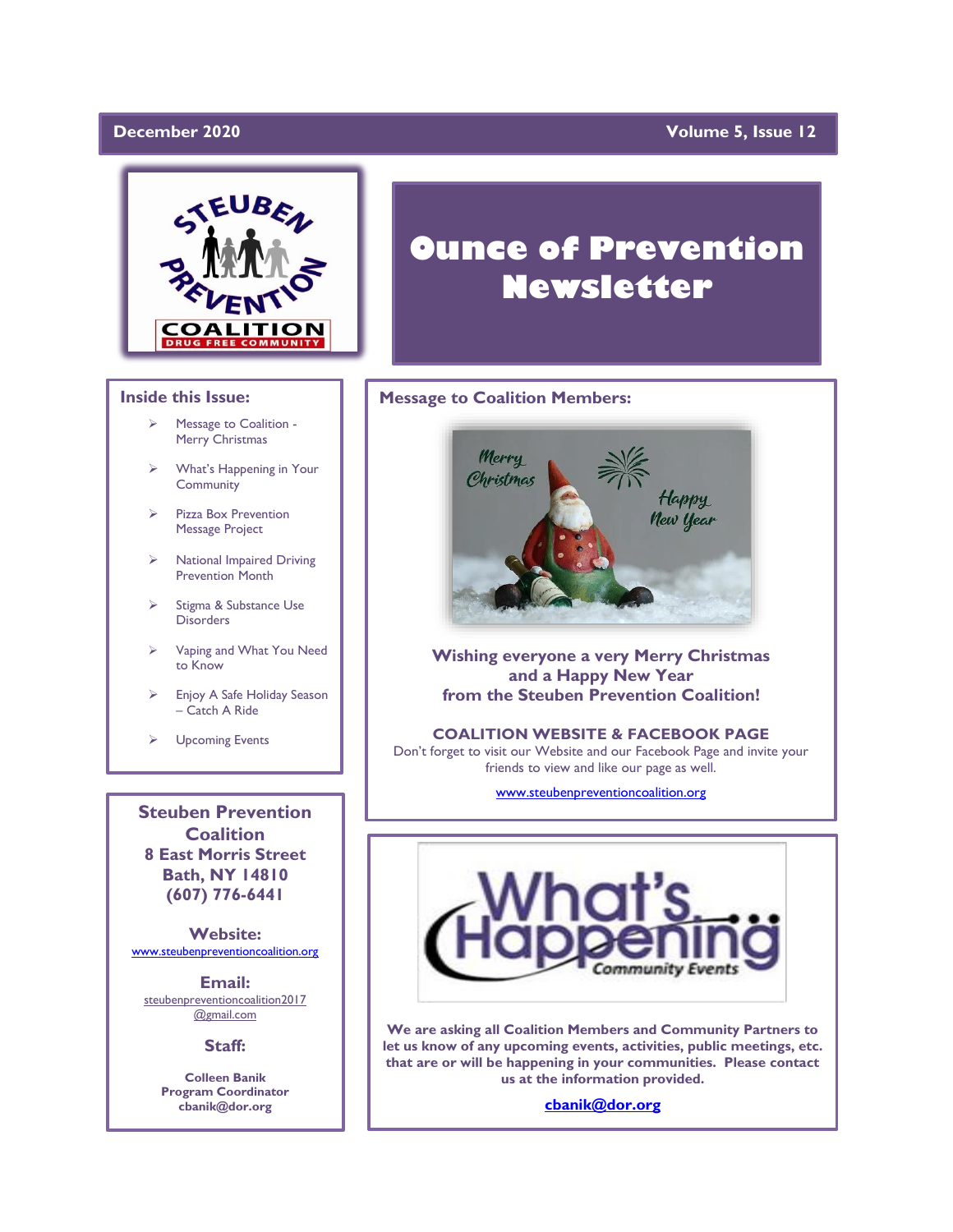#### **December 2020 Page 2 Volume 5, Issue 12**

## **Pizza Box Prevention Message Project**



The Steuben Prevention Coalition, together with the Steuben Council on Addictions coordinated the efforts of area youth, businesses, partners, volunteers and community members to get the message out that Social Hosting is illegal.



We would like to thank the first of MANY to follow for their cooperation in allowing us to place "Parents Who Host Lose the Most" stickers on their carry out pizza boxes to assist us in getting our message out to the public:

# **Wise Guys of**

**Hammondsport** 99 Pulteney Street Hammondsport, NY 14840 (Efforts by Mike Gabrielli and Wise Guys ownership)

#### **Crosby's Pizzeria**

99 South Main Street Avoca, NY 14809 (Efforts by Heidi Burns and the Avoca SADD Members – Connor Learn, Meghan Kennedy, Katie Walden and Alyssa Westbrook)

### **December is National Impaired Driving Prevention Month**

Two of the most celebrated dates in December – Christmas Eve and New Year's Eve – are also among the most dangerous. In 2018, drunk driving crashes claimed 108 lives in those two days alone, accounting for nearly half of total traffic deaths.

That is why Mothers Against Drunk Driving® (MADD) teamed up with law enforcement agencies across the country throughout the month of December, which has been recognized as National Impaired Driving Prevention Month for the 39th consecutive year in 2019.

During December 2018, 839 people died in alcohol-related crashes, according to the National Highway Traffic Safety Administration. While drunk driving deaths typically represent around a third of all traffic fatalities, that increased to nearly 50 percent on Dec. 24 and Dec. 31.

On Dec. 25, 2018, 35 people died in drunk driving crashes.

✓ **Youth who start drinking before age 15 years are six times more likely to develop alcohol dependence or abuse later in life than those who begin drinking at or after age 21 years.**

Source: Center for Behavioral Health Statistics and Quality. 2015 National Survey on Drug Use and Health: Detailed Tables. Substance Abuse and Mental Health Services Administration, Rockville, MD; 2016.

✓ **Only time will sober a person up. Drinking strong coffee, exercising or taking a cold shower will not help.**

Source: (Michigan State University. "Basic Alcohol Information." East Lansing, MI: Michigan State University, 2003.)

The rate of drunk driving is highest among 26 to 29 **year olds (20.7 percent).**

Source: Substance Abuse and Mental Health Services Administration, Results from the 2013 National Survey on Drug Use and Health: Summary of National Findings. Rockville, MD: Substance Abuse and Mental Health Services Administration, 2014.

[http://www.samhsa.gov/data/sites/default/files/NSDUHresultsPD](http://www.samhsa.gov/data/sites/default/files/NSDUHresultsPDFWHTML2013/Web/NSDUHresults2013.pdf) [FWHTML2013/Web/NSDUHresults2013.pdf](http://www.samhsa.gov/data/sites/default/files/NSDUHresultsPDFWHTML2013/Web/NSDUHresults2013.pdf)



<https://www.madd.org/december-is-national-impaired-driving-prevention-month/>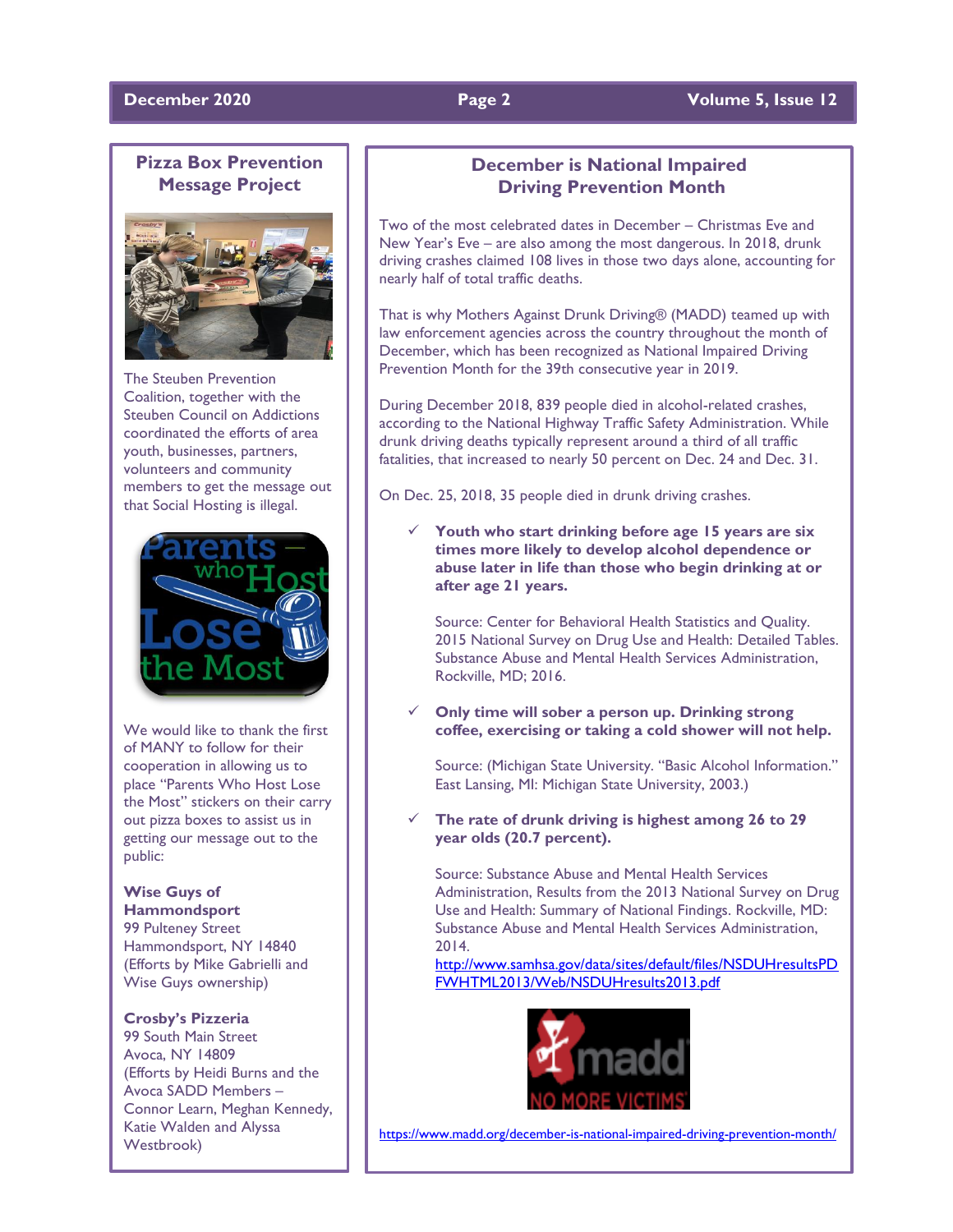### **December 2020 Page 3 Volume 5, Issue 12**

### **Stigma Hurts People With Substance Use Disorders**

- It makes people afraid to ask for help because they think they are being judged.
- It negatively impacts selfesteem.
- It creates feelings of failure because willpower alone can't fix the problem.
- It can lead to depression.
- It creates a feeling of isolation.
- It makes the victim feel helpless.

(Waypoint Recovery Center Blog)

**Stigma - False/negative beliefs** that are widespread about a topic or a group of people.

- Addiction is a choice.
- •People who use drugs have no willpower.
- People who abuse alcohol are selfish and don't care about their loved ones.
- Only poor and uneducated people develop addictions.
- Someone with an addiction is a criminal who deserves to be in jail. Someone with an addiction cannot contribute to a community.
- Someone with an addiction cannot be helped.

### **What You Need to Know and How to Talk to Your Kids About Vaping**

*Partnership to End Addiction* December 2020

Vaping has become one of the most popular forms of substance use among young people, despite growing evidence of its health risks and harms. Vaping is the act of inhaling and exhaling the aerosol produced when using an electronic vapor device. Typically, the ingredients include nicotine, flavorings and other chemicals, many of which are toxic. Some vaping products contain marijuana or other drugs.

According to the U.S. Centers for Disease Control and Prevention (CDC), 19.6% of high school students and 4.7% of middle school students in the early months of 2020 reported using a vaping product (also known as an electronic or e-cigarette) in the past 30 days. These rates show a decline from 2019 when 27.5% of high school students and 10.5% of middle school students reported vaping. Among students who reported vaping, 22.5% of high school and 9.4% of middle school

Vaping is illegal for anyone under the age of 21, according to federal law and many state and local laws. The 21-age limit applies to all tobacco-nicotine products and to all marijuana products in states where marijuana is legal.

Vaping is the act of inhaling and exhaling the aerosol that is produced by an electronic vapor device when it heats up its liquid ingredients. Because of the rise in popularity of JUUL, currently the most popular brand of vaping device, many teens and young adults use the term "JUULING" (pronounced Jeweling), instead of vaping, when referring to the use of these products. More formally, these products are sometimes referred to as electronic cigarettes, or e-cigarettes. Less formally, some simply call them "vapes." The contents of most vaping liquids (e-liquids) include nicotine, flavoring chemicals and other chemicals. Some vaping products contain (or are modified to contain) marijuana or THC, the psychoactive ingredient in marijuana.

Teens say they vape for many reasons. Curiosity is one, and peer pressure is another. They see friends or family members vaping and they are drawn to the appealing flavors. For others, it's to do vape tricks. Some also say they do it because they feel it is less harmful than other tobacco products and it's also discreet.

**For the full Vaping Guide provided by Partnership to End Addiction, please visit the link below:**

[https://drugfree.org/wp-content/uploads/2018/11/What-You-Need](https://drugfree.org/wp-content/uploads/2018/11/What-You-Need-to-Know-and-How-to-Talk-to-Your-Kids-About-Vaping-Guide-Partnership-for-Drug-Free-Kids.pdf)[to-Know-and-How-to-Talk-to-Your-Kids-About-Vaping-Guide-](https://drugfree.org/wp-content/uploads/2018/11/What-You-Need-to-Know-and-How-to-Talk-to-Your-Kids-About-Vaping-Guide-Partnership-for-Drug-Free-Kids.pdf)[Partnership-for-Drug-Free-Kids.pdf](https://drugfree.org/wp-content/uploads/2018/11/What-You-Need-to-Know-and-How-to-Talk-to-Your-Kids-About-Vaping-Guide-Partnership-for-Drug-Free-Kids.pdf)